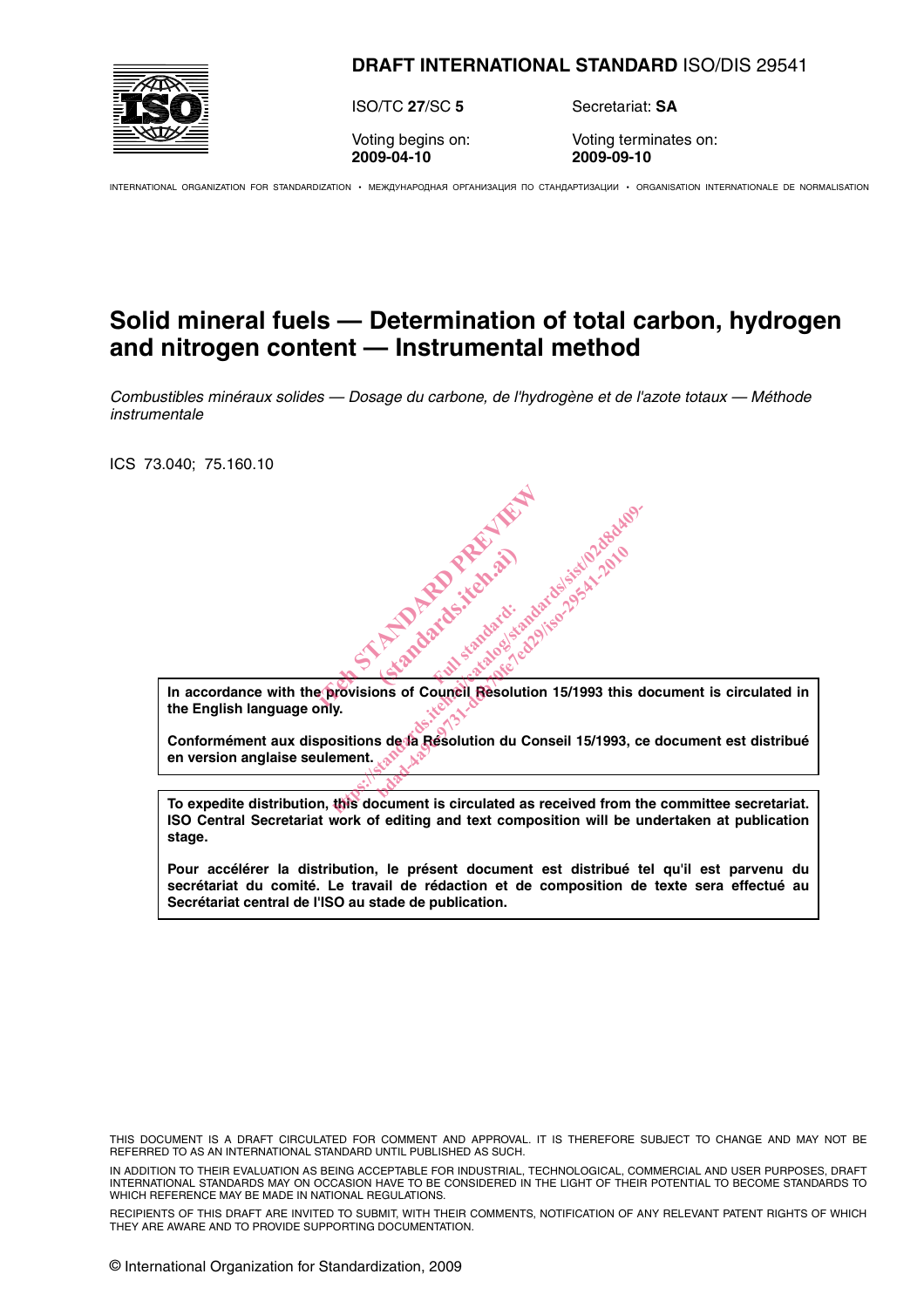#### **PDF disclaimer**

This PDF file may contain embedded typefaces. In accordance with Adobe's licensing policy, this file may be printed or viewed but shall not be edited unless the typefaces which are embedded are licensed to and installed on the computer performing the editing. In downloading this file, parties accept therein the responsibility of not infringing Adobe's licensing policy. The ISO Central Secretariat accepts no liability in this area.

Adobe is a trademark of Adobe Systems Incorporated.

Details of the software products used to create this PDF file can be found in the General Info relative to the file; the PDF-creation parameters were optimized for printing. Every care has been taken to ensure that the file is suitable for use by ISO member bodies. In the unlikely event that a problem relating to it is found, please inform the Central Secretariat at the address given below.



#### **Copyright notice**

This ISO document is a Draft International Standard and is copyright-protected by ISO. Except as permitted under the applicable laws of the user's country, neither this ISO draft nor any extract from it may be reproduced, stored in a retrieval system or transmitted in any form or by any means, electronic, photocopying, recording or otherwise, without prior written permission being secured.

Requests for permission to reproduce should be addressed to either ISO at the address below or ISO's member body in the country of the requester.

ISO copyright office Case postale 56 • CH-1211 Geneva 20 Tel. + 41 22 749 01 11 Fax + 41 22 749 09 47 E-mail copyright@iso.org Web www.iso.org

Reproduction may be subject to royalty payments or a licensing agreement.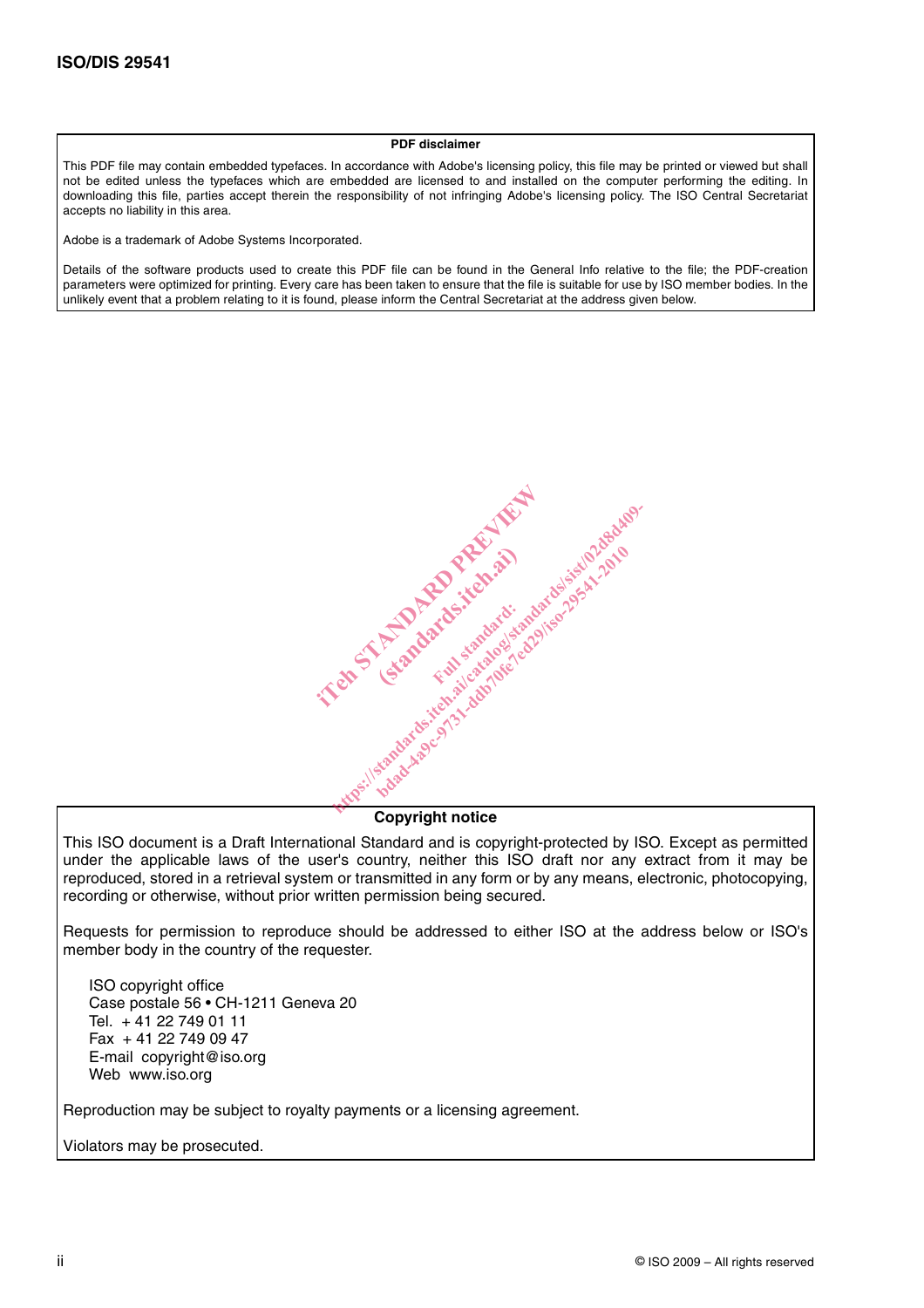$\overline{\phantom{0}}$ 

|                   | <b>Contents</b><br>Page                                                                         |  |
|-------------------|-------------------------------------------------------------------------------------------------|--|
|                   |                                                                                                 |  |
|                   |                                                                                                 |  |
| 1                 |                                                                                                 |  |
| 2                 |                                                                                                 |  |
| 3                 |                                                                                                 |  |
| 4                 |                                                                                                 |  |
| 5                 |                                                                                                 |  |
| 5.1               |                                                                                                 |  |
| 5.2               |                                                                                                 |  |
| 5.3<br>5.4        |                                                                                                 |  |
| 5.5               |                                                                                                 |  |
| 5.6               |                                                                                                 |  |
| 6                 |                                                                                                 |  |
| 7                 |                                                                                                 |  |
| 8                 |                                                                                                 |  |
| 8.1               |                                                                                                 |  |
| 8.2<br>8.3        |                                                                                                 |  |
| 8.4               |                                                                                                 |  |
| 8.5               |                                                                                                 |  |
| 8.6               |                                                                                                 |  |
| 9                 | Calibration<br>Verification of calibration<br>Analysis of test samples<br>Expression of results |  |
| 10                |                                                                                                 |  |
| 10.1<br>10.2      |                                                                                                 |  |
|                   |                                                                                                 |  |
| 11                |                                                                                                 |  |
| A 1               |                                                                                                 |  |
| A.2               |                                                                                                 |  |
| A.3               |                                                                                                 |  |
| A.4               |                                                                                                 |  |
|                   |                                                                                                 |  |
| B.1<br>B.2        |                                                                                                 |  |
| $B.2 \mathcal{A}$ | Checking the acceptability of results obtained under repeatability conditions12                 |  |
| B.2.2             | Checking the acceptability of results obtained under reproducibility conditions  12             |  |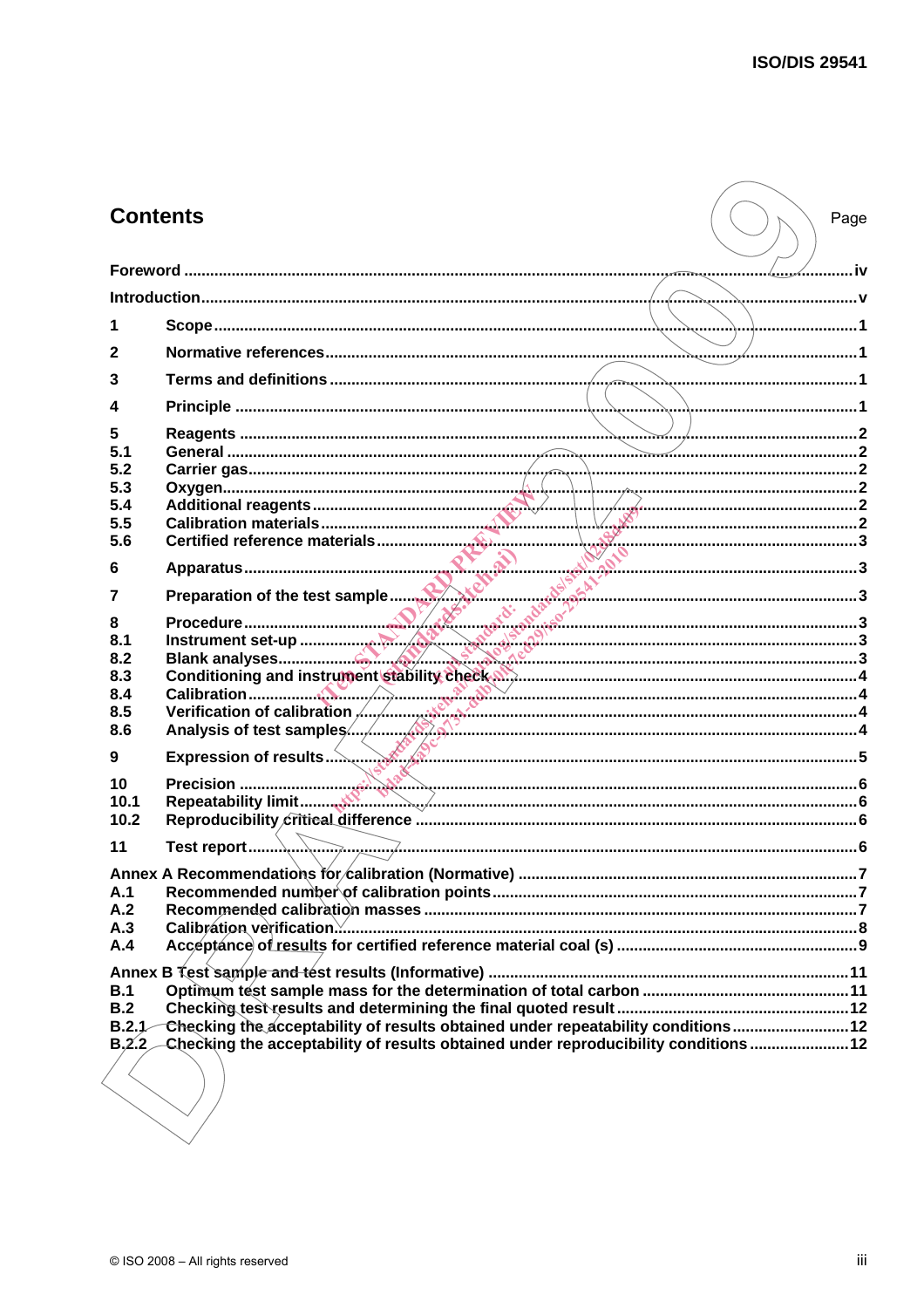**Foreword** 



ISO (the International Organization for Standardization) is a worldwide federation of national standards bodies (ISO member bodies). The work of preparing International Standards is normally carried out through ISO technical committees. Each member body interested in a subject for which a technical committee has been established has the right to be represented on that committee. International organizations, governmental and non-governmental, in liaison with ISO, also take part in the work. ISO collaborates closely with the International Electrotechnical Commission (IEC) on all matters of electrotechnical standardization. anal Organization for Standardization) is a worldwide federation of national standards bodies<br>des.). The work of preparing international Standards is normally carried out through 150<br>oles. Each member body interested in a

ISO (the International Organization for Standardization) is a worldwide federation of national standards bodies (ISO member bodies). The work of preparing International Standards is normally carried out through ISO technical committees. Each member body interested in a subject for which a technical committee has been established has the right to be represented on that committee. International organizations, governmental and non-governmental, in liaison with ISO, also take part in the work. ISO collaborates closely with the International Electrotechnical Commission (IEC) on all matters of electrotechnical standardization.

International Standards are drafted in accordance with the rules given in the ISO/IEC Directives, Part 2.

The main task of technical committees is to prepare International Standards. Draft International Standards adopted by the technical committees are circulated to the member bodies for voting. Publication as an International Standard requires approval by at least 75 % of the member bodies casting a vote. accordance with the rules given in the<br>les is to prepare International Standards are circulated to the member boy<br>wal by at least 75% of the member boy<br>and some of the elements of this docu-<br>ple for identifying any or all prepare International<br>rculated to the membre<br>least 75% of the memor<br>of the elements of this<br>intifying any or all such<br>intiffee ISO(TC 27, Se cordance with the rules given in the ISO/IEC D<br>is to prepare International Standards. Draft I<br>are circulated to the member bodies for vot<br>I by at least 75% of the member bodies casting<br>some of the elements of this decument prepare International Standards Dr.<br>
rculated to the member bodies for<br>
least 75% of the member bodies case<br>
of the elements of this document manifying any orall such patent rights.<br>
In the state of the first second... edi

Attention is drawn to the possibility that some of the elements of this document may be the subject of patent rights. ISO shall not be held responsible for identifying any or all such patent rights. Attention is drawn to the possibility that some of the elements of this document may be the subject of patent<br>rights. ISO shall not be held responsible for identifying any or all such patent rights.<br>ISO 29541 was prepared

*Methods of analysis*.

This second/third/... edition cancels and replaces the first/second/... edition (), [Clause (s) / subClause (s) / table(s) / figure(s) / annex(es)] of which [has  $\lambda$  have] been technically revised.

iv © ISO 2008 – All rights reserved

**D**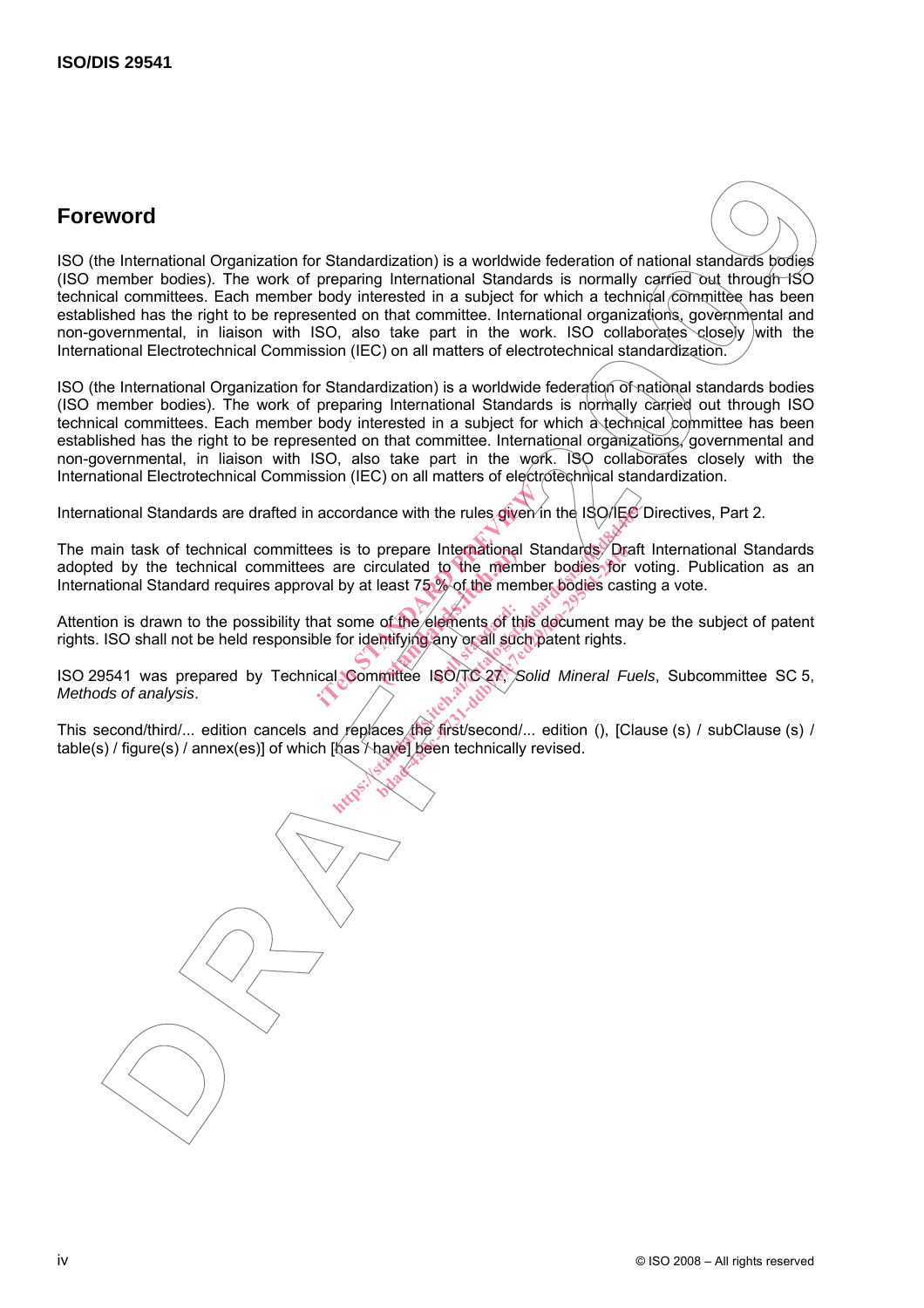#### **Introduction**

The reliable determination of total carbon, hydrogen and nitrogen is important for engineering calculations applied to the combustion of coal. The precise and accurate determination of the carbon content of coal is essential for carbon accounting purposes. **Letion**<br>
ale determination of total carbon, hydrogen and nitrogen is important for engineering calculation<br>
for carbon accounting purposes.<br>
The construction of the carbon condense of the carbon condense of the carbon con

in Standard Preview Review 16.1 (standards.in)

https://standards.item.ai/catalogistic.network.com/sist/02d8d409-102d8d409-102d8d409-102d8d409-102d8d409-102d8d409-1<br>catalogistic.network.com/sist/02d8d409-102d8d409-102d8d409-102d8d409-102d8d409-102d8d409-102d8d409-102d8d bdade-2010 ferrorist and the 2010 ferrorist and the 2010

**D**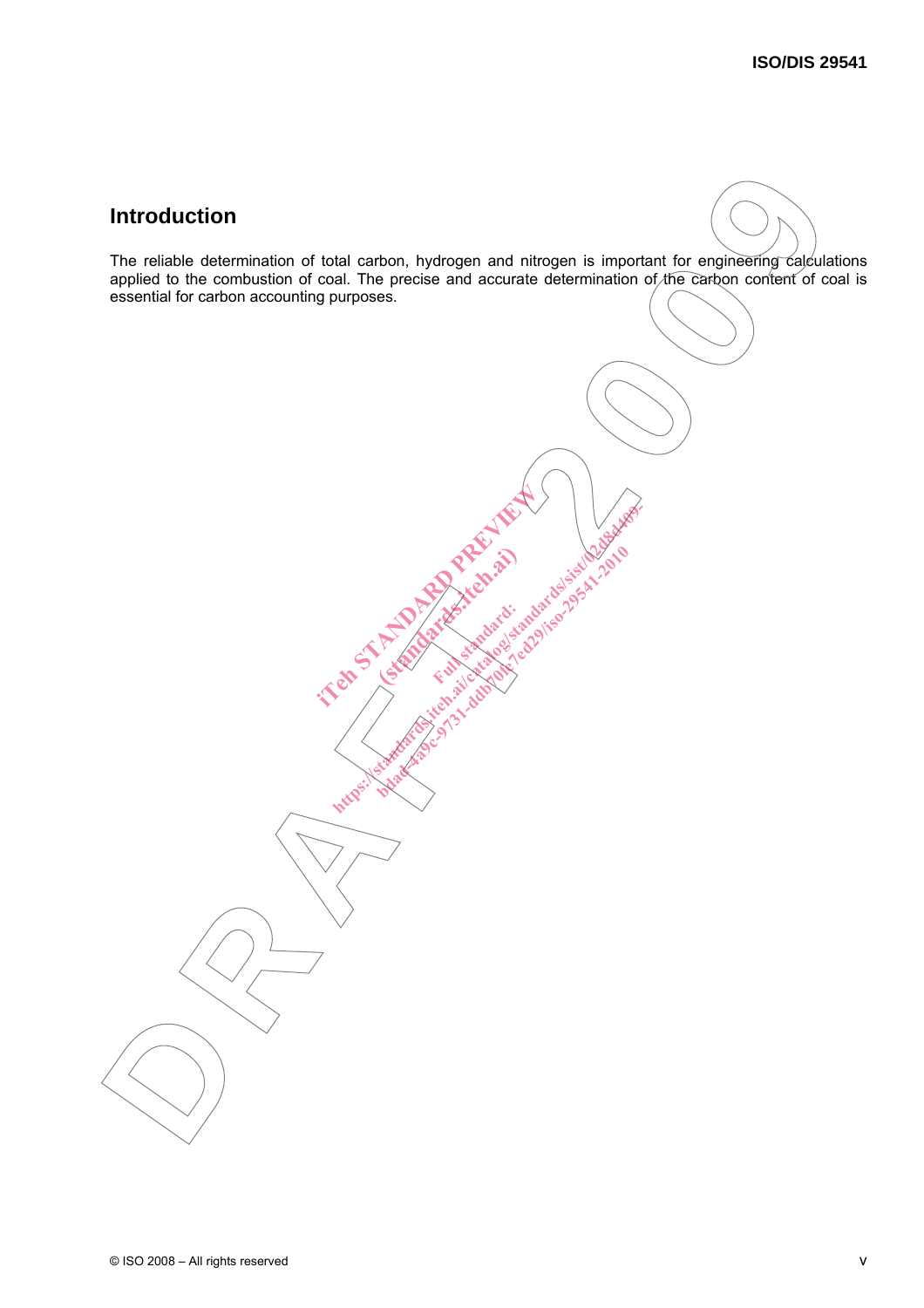Tich of Amazon President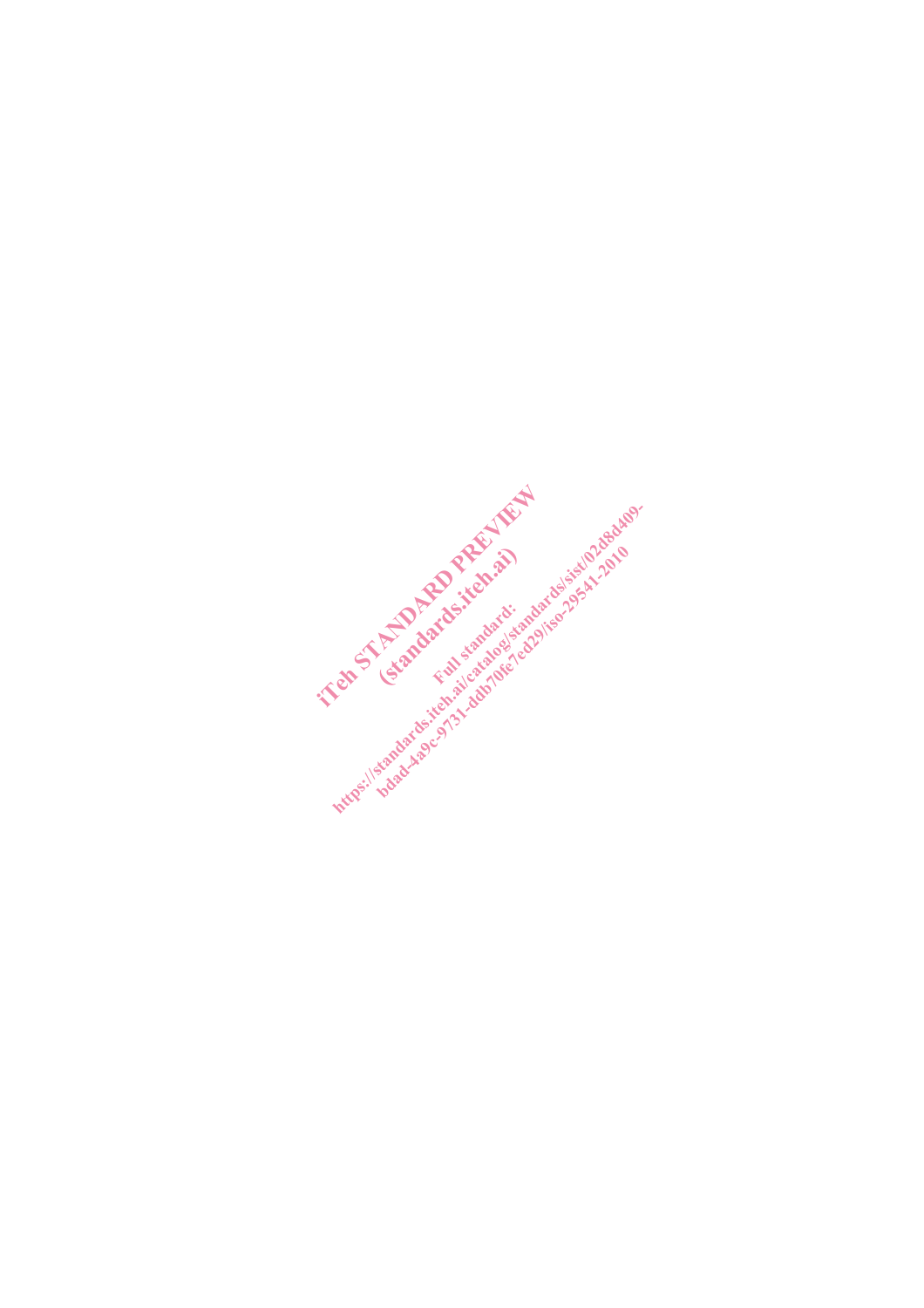# **Solid mineral fuels — Determination of total carbon, hydrogen and nitrogen content — Instrumental method Reference to the Control of the Control of the Control of the Control of the Control of the Control of the Control of the Control of the Control of the Control of the Control of the Control of the Control of the Control o**

#### **1 Scope**

This Standard specifies a method for the determination of total carbon, hydrogen and nitrogen in coal and coke by instrumental methods.

NOTE: This standard has been validated in accordance with the principles of ISO 5725 for coal only.

#### **2 Normative references**

The following referenced documents are indispensable for the application of this document. For dated references, only the edition cited applies. For undated references, the latest edition of the referenced document (including any amendments) applies.<br>
ISO 687, Coke—Determination of moisture in the analysis sample.<br>
ISO 12 document (including any amendments) applies. SS<br>
cuments are indispensable for the<br>
cited applies. For undated referenced<br>
in of moisture in the analysis sample<br>
is—Vocabulary Part 2: Terms relating<br>
and lignites—Determination of<br>
imple ments are indispensable for the application<br>ted applies. For undated references, the lat<br>ments) applies.<br>of moisture in the analysis sample?<br>-<br>Vocabulary Part 2. Series relating to sampling<br>-<br>Vocabulary Part 2. Series rela

ISO 687, Coke—Determination of moisture in the analysis sample

ISO 1213-2, Solid mineral fuels—Vocabulary, Part 2: Terms relating to sampling, testing and analysis he analysis sa<br>Part 2: Terms<br>Petermination

ISO 5068-2, Brown coals and lignites—Determination of moisture—Indirect gravimetric method, Part 2: Moisture of analysis sample bullary Part 2; Terms relating to sample<br>
ture in the analysis sample.<br>
bulary Part 2: Terms relating to sampling<br>
gnites—Determination of moisture<br>
-Principles of sampling—Part 2: Sampling<br>
recision) of measurement method

ISO 5069-2, Brown coals and lignites—Principles of sampling—Part 2: Sample preparation for determination of moisture content and for general analysis.

ISO 5725-6, Accuracy (trueness and precision) of measurement methods and results Part 6: Use in practice of accuracy values

ISO 11722, Solid mineral fuels—Hard coal—Determination of moisture in the general analysis test sample by drying in nitrogen

ISO 13909-4, Hard coal and cokeMechanical sampling-Part 4: Coal-Preparation of test samples

ISO 13909-6, Hard coal and coke—Mechanical sampling—Part 6: Coke—Preparation of test samples

ISO 18283, Hard coal and coke—Manual sampling

## **3 Terms and definitions**  3 Terms and only the purpose of the purpose of the purpose of the Principle

For the purpose of this Standard, the definitions given in ISO 1213-2 apply.

#### **4 Principle**

Carbon, hydrogen and nitrogen are determined concurrently in a single instrumental procedure. The quantitative conversion of the carbon, hydrogen and nitrogen into their corresponding gases (CO<sub>2</sub>, H<sub>2</sub>O,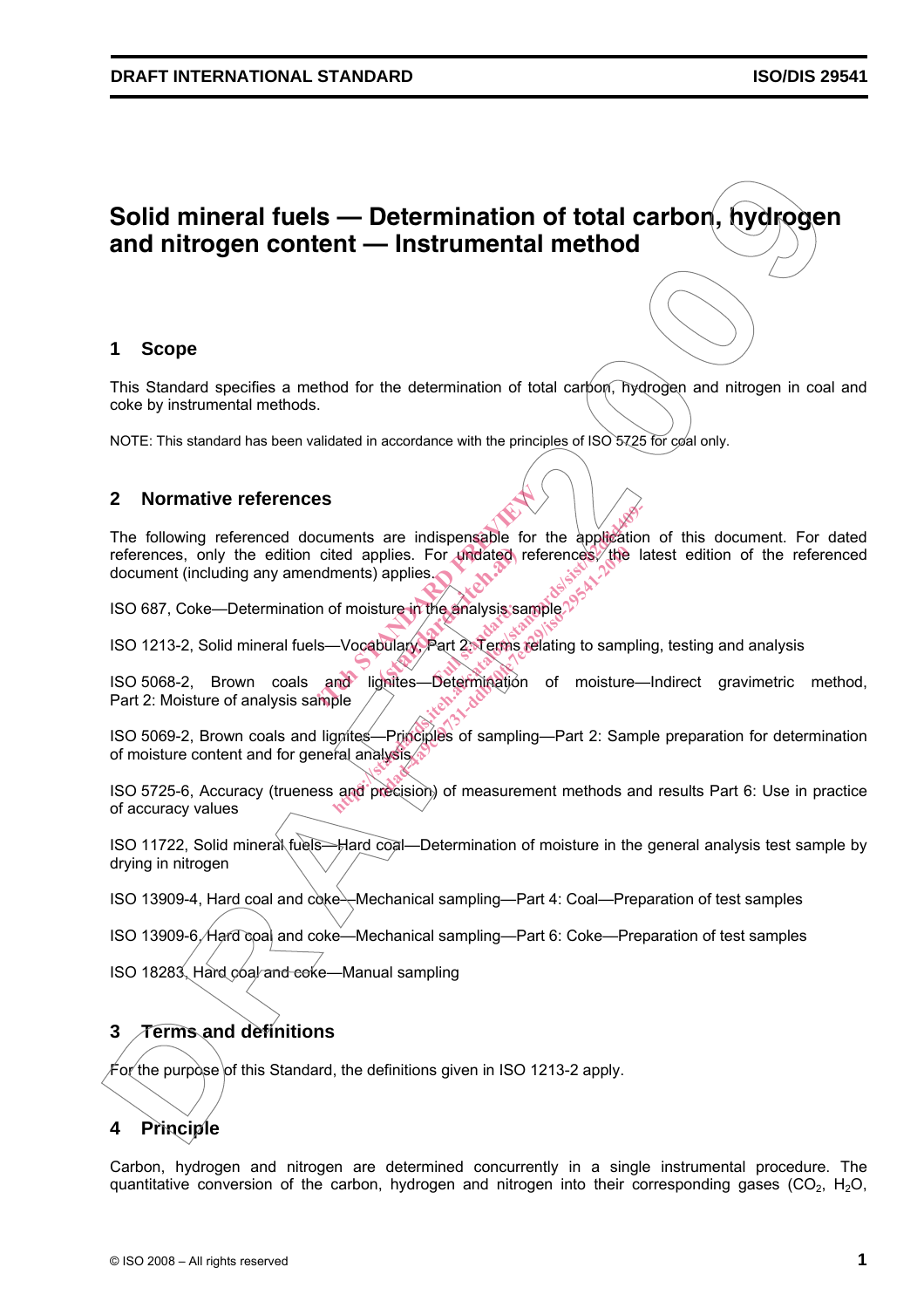$N_2/NO_x$ ) occurs during combustion of the sample at an elevated temperature in an atmosphere of oxygen. Combustion products which would interfere with the subsequent gas analysis are removed. Oxides of nitrogen  $(NO<sub>x</sub>)$  produced during the combustion are reduced to N<sub>2</sub> before detection. The carbon dioxide, water vapour and elemental nitrogen in the gas stream are then determined quantitatively by appropriate instrumental gasanalysis procedures.

#### **5 Reagents**

#### **5.1 General**

#### **5.2 Carrier gas**

#### **5.3 Oxygen**

#### **5.4 Additional reagents**

#### **5.5 Calibration materials**

# **Table 1. Examples of suitable calibration materials and their stoichiometric contents of C, H and N** ent.<br>England Recharges.<br>**England their stor**

| (NO <sub>x</sub> ) produced during the combustion are reduced to N <sub>2</sub> before detection. The carbon dioxide, water vapour<br>and elemental nitrogen in the gas stream are then determined quantitatively by appropriate instrumental gas-<br>analysis procedures. |                       |        |                                 |                 |  |  |  |
|----------------------------------------------------------------------------------------------------------------------------------------------------------------------------------------------------------------------------------------------------------------------------|-----------------------|--------|---------------------------------|-----------------|--|--|--|
|                                                                                                                                                                                                                                                                            |                       |        |                                 |                 |  |  |  |
|                                                                                                                                                                                                                                                                            |                       |        |                                 |                 |  |  |  |
| 5<br><b>Reagents</b>                                                                                                                                                                                                                                                       |                       |        |                                 |                 |  |  |  |
| <b>General</b><br>5.1                                                                                                                                                                                                                                                      |                       |        |                                 |                 |  |  |  |
| Unless otherwise specified, all reagents shall be analytical reagent grade.                                                                                                                                                                                                |                       |        |                                 |                 |  |  |  |
| <b>Carrier gas</b><br>5.2                                                                                                                                                                                                                                                  |                       |        |                                 |                 |  |  |  |
| Helium or other suitable gas as specified by the instrument.                                                                                                                                                                                                               |                       |        |                                 |                 |  |  |  |
| 5.3<br>Oxygen                                                                                                                                                                                                                                                              |                       |        |                                 |                 |  |  |  |
| As specified by the instrument.                                                                                                                                                                                                                                            |                       |        |                                 |                 |  |  |  |
| <b>Additional reagents</b><br>5.4                                                                                                                                                                                                                                          |                       |        |                                 |                 |  |  |  |
| Of types and qualities specified by the instrument.                                                                                                                                                                                                                        |                       |        |                                 |                 |  |  |  |
| 29/iso-29541-2011<br>istandardsjást<br><b>Calibration materials</b><br>5.5<br>Table 1. Examples of suitable calibration materials and their stoichiometric contents of C, H and N                                                                                          |                       |        |                                 |                 |  |  |  |
|                                                                                                                                                                                                                                                                            |                       |        |                                 |                 |  |  |  |
|                                                                                                                                                                                                                                                                            |                       |        |                                 |                 |  |  |  |
|                                                                                                                                                                                                                                                                            |                       |        | <b>Mass fraction in percent</b> |                 |  |  |  |
| <b>Name</b>                                                                                                                                                                                                                                                                | Formula               | Carbon | Hydrogen                        | <b>Nitrogen</b> |  |  |  |
| <b>EDTA</b><br>(ethylene diamine tetra-acetic acid)                                                                                                                                                                                                                        | $C_{10}H_{16}N_2O_8$  | 41,1   | 5,5                             | 9,6             |  |  |  |
| Phenylalanine                                                                                                                                                                                                                                                              | $C_9H_{11}NO_2$       | 65,4   | 6,7                             | 8,5             |  |  |  |
| Acetanilide                                                                                                                                                                                                                                                                | $C_8H_9NO$            | 71,1   | 6,7                             | 10,4            |  |  |  |
| BBOT (CAS-No 7128-64-5)<br>2.5-bis (5'-tert-butyl-2-benzoxazolyl) thiophene)                                                                                                                                                                                               | $C_{26}H_{26}N_2O_2S$ | 72,5   | 6,1                             | 6,5             |  |  |  |
|                                                                                                                                                                                                                                                                            |                       |        |                                 |                 |  |  |  |

If these materials are accompanied by a traceable certificate of analysis that includes the uncertainty of the assigned carbon, hydrogen and nitrogen values then use the certificate values for calibration purposes. If pure compounds  $(299,5\%)$  purity) are available, use the stoichiometric values. Store these substances in a desiccator under conditions that maintain the compounds in a dry state.

NOTE:  $T$ able  $\uparrow$  includes those pure substances that were included in the interlaboratory study (ILS) employed to determine the calibration/requirements and precision of this standard. This ILS indicated benzoic acid is not suitable for calibration. Pure substances other than those listed in Table 1 can be used for calibration provided the substances meet It wises matches are assompanied by a matches<br>assigned carbon, hydrogen and nitrogen values the<br>compounds (>99,5% purity) are available, use<br>desiccator under conditions that maintain the comp<br>NOTE: Table 1 includes those p